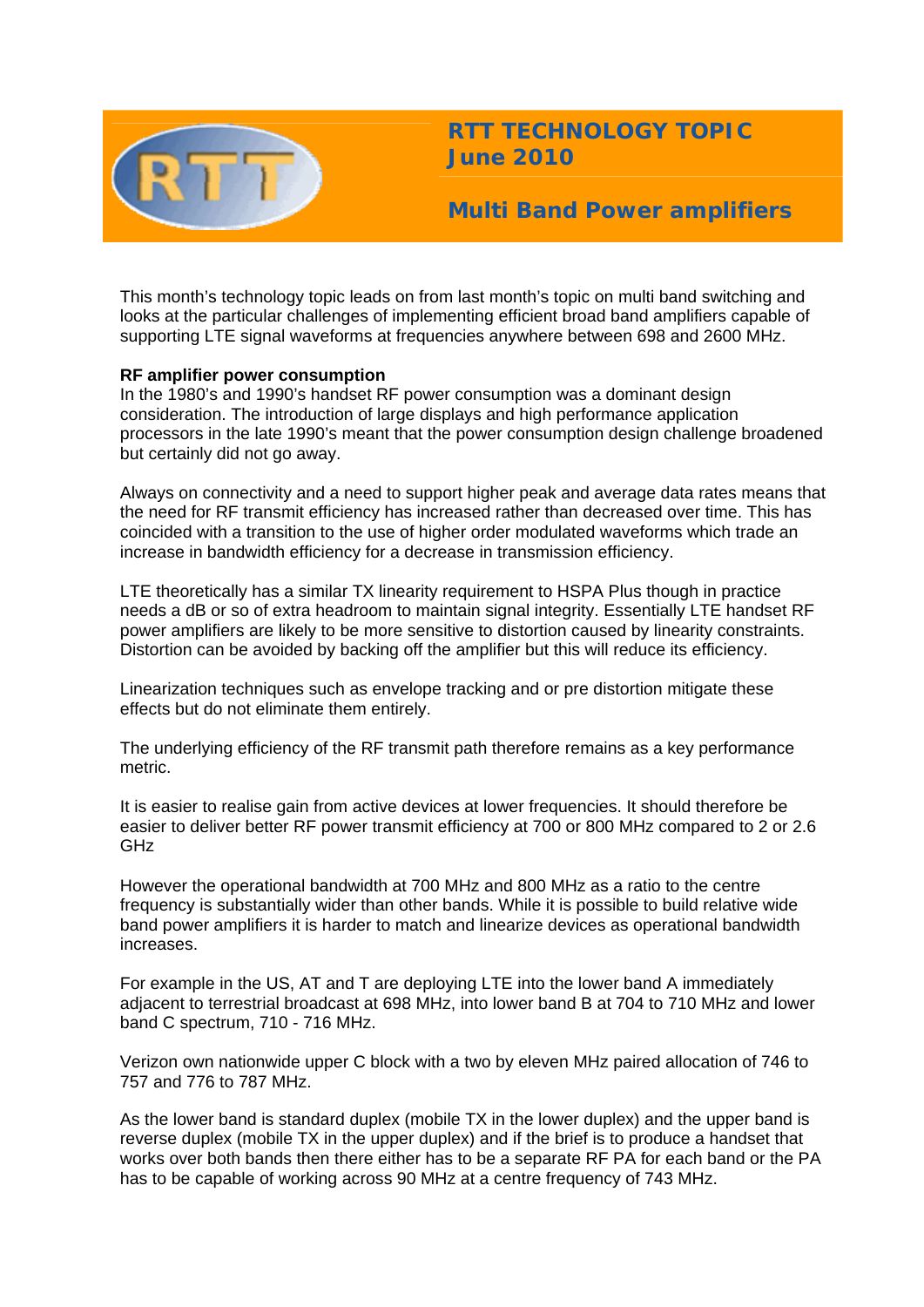A similar deployment could be expected in other parts of Region 2 (US, Canada, Americas)

But really what is needed to achieve economies of scale is to have one RF PA that can also work efficiently in the European DSO band (Region 1 and most parts of Region 3) at 831 to 862 MHz (assuming this band is also worked as reverse duplex), the US 850 MHz band at 824 to 849 MHz and the 900 MHz band at 880 to 915 MHz.

That implies one RF PA and an associated matching network that goes from 698 to 915 MHz, an operational bandwidth of 217 MHz at a centre frequency of 806 MHz, a 27% bandwidth ratio.

If you compare this with a single PA to cover the 1800MHz bands in Europe, the US PCS 1900 band and Band 1 then 'the stretch' goes from 1710 to 1980 MHz or 270 MHz but this is against a centre frequency of 1845 MHz, a 14.63% bandwidth ratio.

Similarly a single RF PA to cover Band 40 in China at 2300 MHz and Band 38 at 2570 to 2620 MHz implies an operational bandwidth of 320 MHz but this is 'only' a ratio of 13% of the centre frequency of 2460 MHz.

As previously stated, wider operational bandwidths result in a poor power match from the PA to the antenna which will absorb power and cause problems with reflected energy back into the front end of the device. A non optimum antenna design, for example a size constrained antenna, will compound this problem.

Adaptive matching techniques, for example using digital capacitors, mitigate these effects but do not eliminate them entirely.

Power amplifiers are not simple devices but a collection of devices and functions that have to deliver an acceptable trade off between power efficiency, linearity (to preserve the shape of the modulated waveform), output power control and stability over a wide range of operational conditions including temperature, voltage and impedance loading. Techniques such as harmonic shorting can help reduce unwanted signal energy but shorting networks tend to interact with terminating networks and therefore require careful implementation.

The devices have to be capable of delivering a substantial amount of reverse isolation to protect the transmitter back end stages. This is particularly true when strong unwanted signals are close to the transmit frequencies – an example is the US lower 700 MHz band which is configured as a standard duplex with transmit on the low side of the duplex, immediately adjacent to broadcast TV signals. Some devices are more robust than others in these conditions.

The factors that determine how well a power amplifier works in terms of efficiency, linearity and cost therefore depend on the semiconductor material used, for example silicon, gallium arsenide or silicon germanium, the transistor construction and packaging technique including bond wire inductances, the number of components used in and around the power amplifiers and the knowledge and skill of the RF PA design team.

It is possible to make some parameters less onerous. For example one of the problems with some power amplifiers is that they exhibit poor power added efficiency when run at low output levels.

Scheduling algorithms can be used to ensure that handsets work at the point of maximum operating efficiency – the duty cycle changes rather than the power level - but in practice handsets still need to work over a relatively wide dynamic range to accommodate edge of cell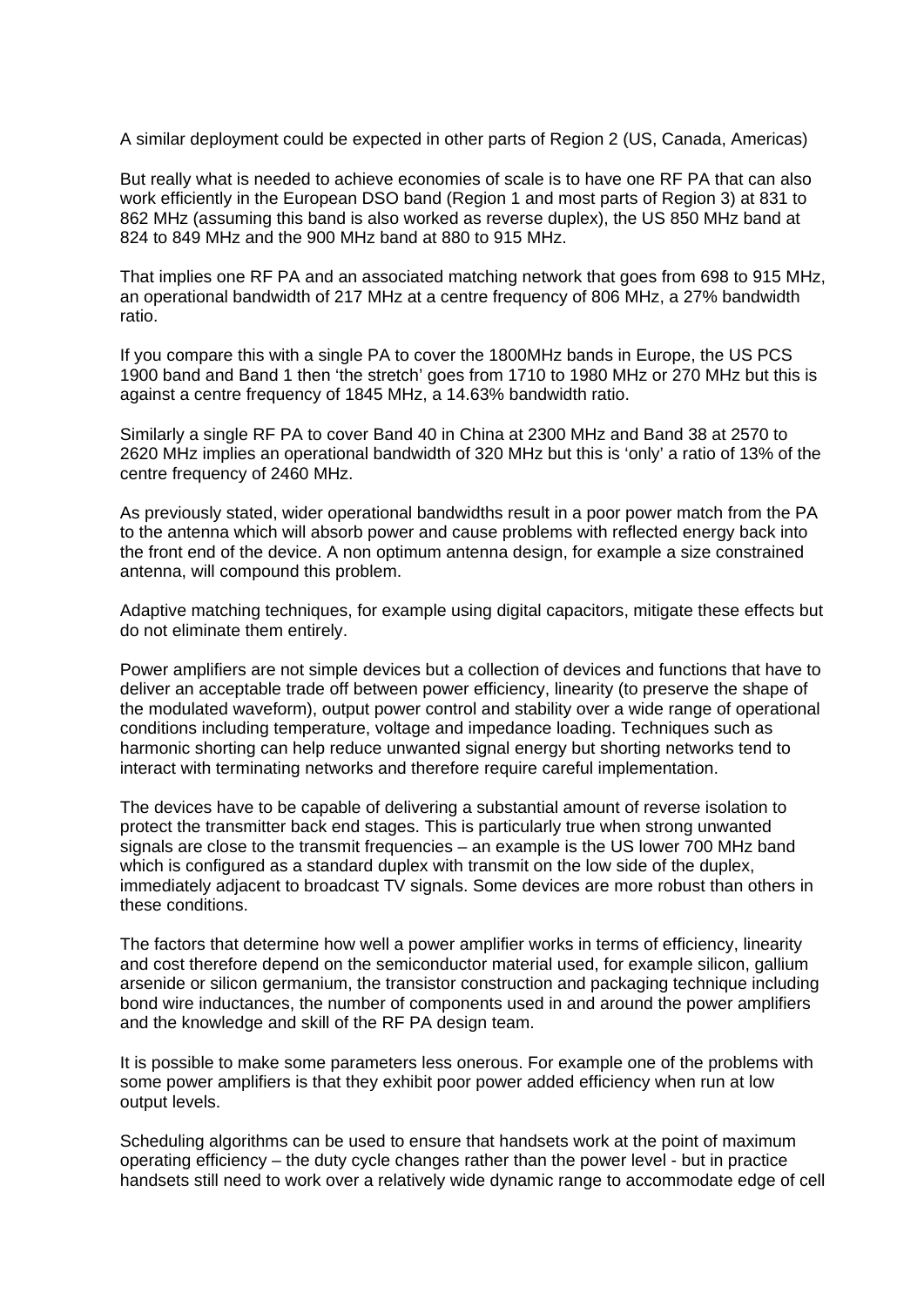to close to cell operational conditions. Some present solutions have two operating modes for low and high power operation.

One apparently simple way to reduce power consumption is to decrease the voltage used to drive the amplifier, for example from five to three volts.

However a PA transistor running on a three volt rail will have an input impedance well below 50 ohms. Interfacing with a conventional 50 ohm system will require a high ratio matching network which is difficult to scale across multiple bands. A buck boost converter can be used to increase the voltage but this introduces additional cost and complexity.

#### **Multi Band PA Options**

So from a performance perspective there are arguments that every band should have a separate power amplifier chosen and configured to deliver optimum power added efficiency for that band.

However in a seven or ten band phone that implies seven or ten amplifiers which will add cost and weight and will occupy additional real estate.

The other extreme would be to have one broad band PA to cover all bands from 700 MHz to 2.6 GHz. This would theoretically produce the lowest cost and smallest solution but it would be extremely hard to design such a device and a matching network that could deliver acceptable performance either in terms of power added efficiency, spurious and unwanted harmonic outputs and linearity (signal integrity).

Another option is to have a single RF PA for all bands below 1 GHz, another for the 1800 MHz band up to and including Band 1 at 2 GHz, and another for Band 40 for China at 2.3 GHz and Band 38 (2.6 GHz LTE). Let's describe this for sake of simplicity as low band, mid band and high band.

Of the three PA's the low band one is going to be by far the hardest to implement due to the wider operational bandwidth compounded by the problem of matching to antenna structures which will be far from optimum due to physical size and spacing constraints. Ceramic or other high insulating substrates mitigate these effects but do not eliminate them.

The answer to this is to have separate power amplifiers for the 700 and 800 MHz bands. However a loaded antenna working at anything more than 30 MHz of operational bandwidth at these frequencies will have poor efficiency.

Tuning elements in front of the antenna might help mitigate some of the hand loading and head loading effects but certainly are not going to realize a broadband antenna which is acceptably efficient. Given that these are duplex band allocations there is also a need to separately match the TX and RX paths. Getting both right is nigh impossible and don't even think about adding MIMO to this mix.

So there is an argument that if you have to have a separate antenna for each band you may as well have a separate power amplifier for each band and separate filters and an extra dedicated switch path (see last month's technology topic).

However developing RF power amplifiers and filters and switches that are band specific incurs significant direct cost, research and development, and indirect opportunity cost.

The opportunity cost is a function of the gravitational effect in which vendors achieve a better return from developing optimised products for existing bands with known volume rather than new products for new bands with unknown market potential.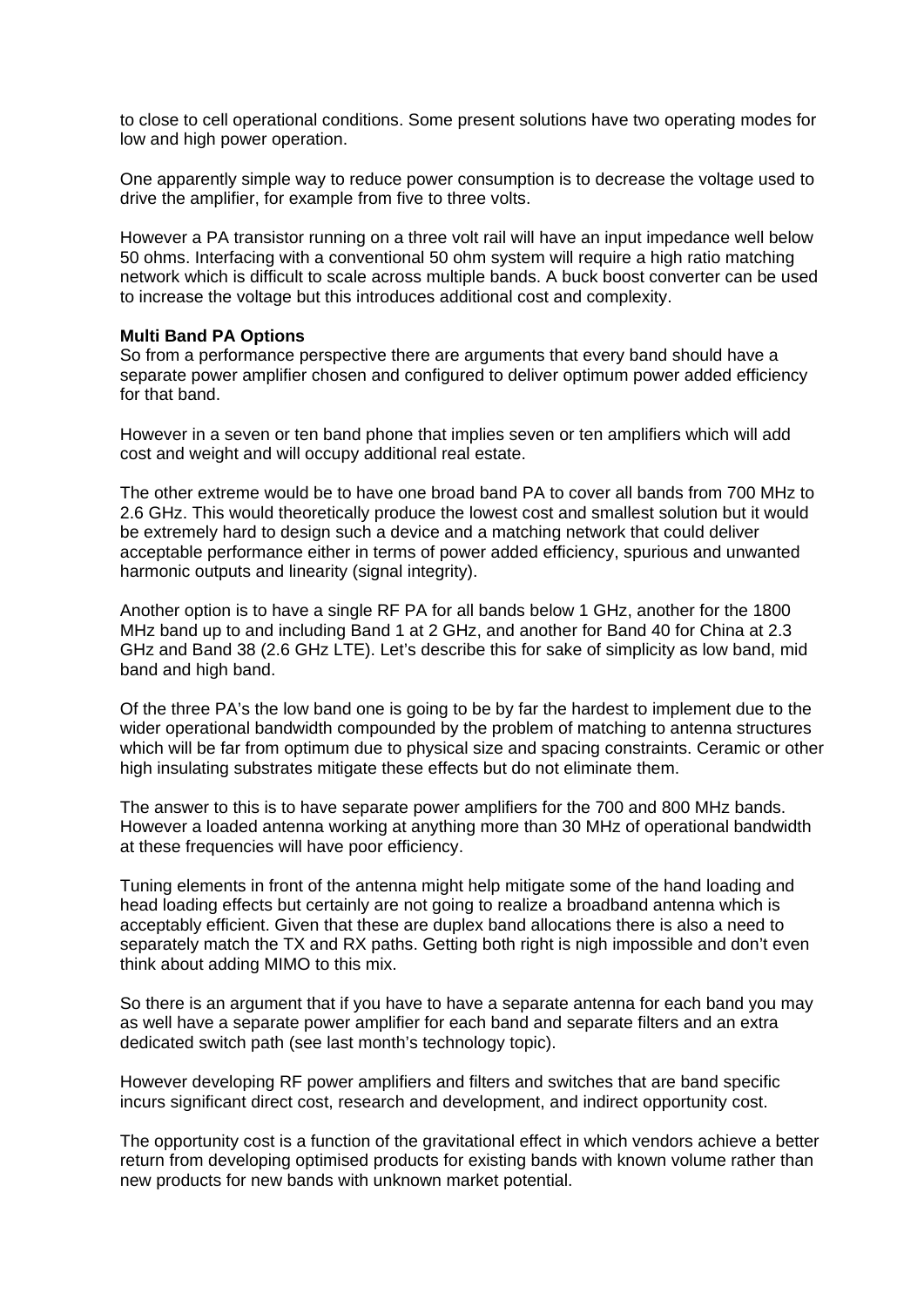In present market conditions RF power amplifier vendors find it hard to justify an R and D project that does not provide early visibility to at least 30 million units per year with growth potential both in terms of volume and value.

Given that you need at least three vendors for a market to be supply efficient and supply secure then this implies minimum visibility to at least 100 million units for any band specific product.

RF power amplifier vendors are also not inherently keen on the idea of replacing seven band specific amplifiers with one broad band amplifier particularly if the per unit realised price remains the same.

### **Technical and commercial disconnects in the 700 and 800 MHz bands**

This highlights a fundamental problem in the way that the 700 and 800 MHz bands have been allocated and auctioned.

The US market is already a sub scale minority market in terms of global economies of scale. Europe is at a similar disadvantage.

Producing narrow band power amplifiers that are specific to either band is not commercially attractive.

Producing wide band amplifiers that extend present 850 and 900 MHz devices with broader band devices that include the 800 and 700 MHz bands is not technically attractive.

As a result it is proving difficult for operators to get RF component vendors to develop and make products for these bands. Operators have spectrum that cost billions of dollars to buy and infrastructure that cost billions of dollars to build …… and either no handsets or handsets that will not work very well.

In the US the LTE 700 MHz service proposition is being pre marketed as '4G LTE' with promised peak downlink speeds of 40 to 50 megabits per second, peak uplink speeds of 5 to 12 Mbps, and average data rates of 5 to 12 Mbps on the downlink and 2 to 5 Mbps on the uplink.

This promise is based on an assumption of a relatively robust and energy efficient link budget but this implies an RF front end in the user's device that is at least as efficient as any other individual band. This at present seems to be neither technically nor commercially feasible. These multi billion dollar market and business plans are therefore at risk of being invalidated by the technical and commercial constraints of the relatively small and relatively under capitalized RF component industry.

Longer term salvation is possible if India and or China adopt either the US or European band plan. Presently this seems to be a far from certain outcome. The only other possible option would seem to be an acceptance that the RF bill of materials in handset RF front ends will need to substantially increase both in real terms and as a percentage of the overall cost of the phone in order to attract R and D investment.

At the very least it proves that spectrum comes with additional risks that should be more aggressively factored in to bid valuation calculations and underscores the long understood but often overlooked dictum that **handset RF cost economics** remain as **a dominant factor in achieving a return on spectral and network investment.**